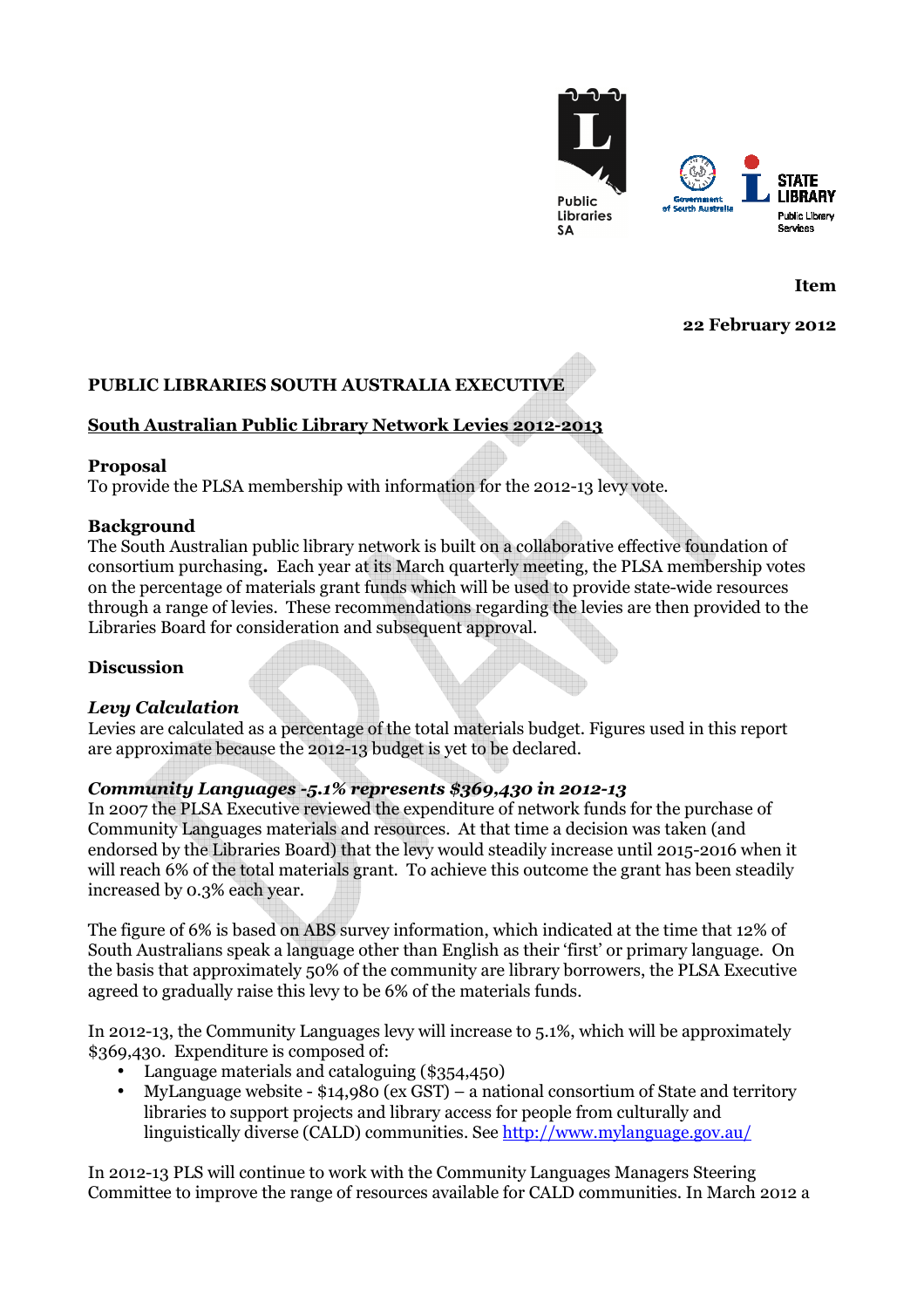number of customer focus groups will be facilitated in libraries to provide feedback on Community Languages materials, services and resources. The feedback will be used to inform the purchasing of Community languages materials for 2012-13 and to improve engagement with this sector of the community.

The following data for 2010-11 Community Languages purchasing is provided as background information:

- Items are purchased in 22 languages
- Volumes purchased: 6,965
- Average book price: \$26.02
- Average cataloguing cost: \$12.28

Additional information regarding Community languages purchasing for 2010-11 is contained in Appendix 1.

|              | 2009-2010 | 2010-2011 | %         |
|--------------|-----------|-----------|-----------|
| Loans        | 453,740   | 419,527   | -7.54%    |
| <b>Stock</b> | 99.917    | 96,875    | $-3.04\%$ |
|              |           |           |           |

Loans in Chinese 69,131, Polish 19,244 and Vietnamese 146,156 continue to have steady usage by the community. Additional information on Community language loans and stock is contained in Appendix 2.

## *Online Resources* - **2.00% represents \$144,875 in 2012-13**

On behalf of the South Australian public library network, PLS currently subscribes to three Online Resources, funded by a levy. These are:

- Ancestry (genealogical resource) \$A55,320
- World Book + Public Libraries Discover \$A49,000
- Press Display (online newspapers from around the world) \$A59,335 (TBC)
- *TOTAL* = \$163,655

Due to sustained favourable exchange rates over several years, there is currently \$41,000 in unspent funds from the 2011-12 levy. A levy of 2% or \$145,000 along with the unspent funds would adequately fund the above subscriptions in 2012-13 whilst still managing exchange rate uncertainty.

PLS has monitored the usage of each resource and maintained a close relationship with the vendors to maximise usage. Training has been provided to network members, and a range of promotional materials have been developed.

Database Activity Summaries have been provided to demonstrate steady usage of Ancestry Library Edition. The first date range takes into account commencement dates.

|                          | Mar 2009-Mar 10 | Jan 2010-Jan 11 | Jan 2011-Jan12 |
|--------------------------|-----------------|-----------------|----------------|
| Ancestry Library edition | 261,518         | 732,512         | 639,911        |

Library Press Display has steadily increased since the commencement of the subscription. The first date range takes into account commencement dates.

|              | July 2009-Jan 10 | Jan 2010-Jan 11 | Jan 2011-Jan12 |  |
|--------------|------------------|-----------------|----------------|--|
| PressDisplay | 798              | 97,719          | 108,735        |  |

World Book is a new subscription. Statistics provided are for its usage over the past six months. It should be noted that school holidays cause a decline in encyclopaedia usage over December and January. Promotion and training from the vendor will be actively sought during 2012 to encourage use in network libraries and remotely by library customers.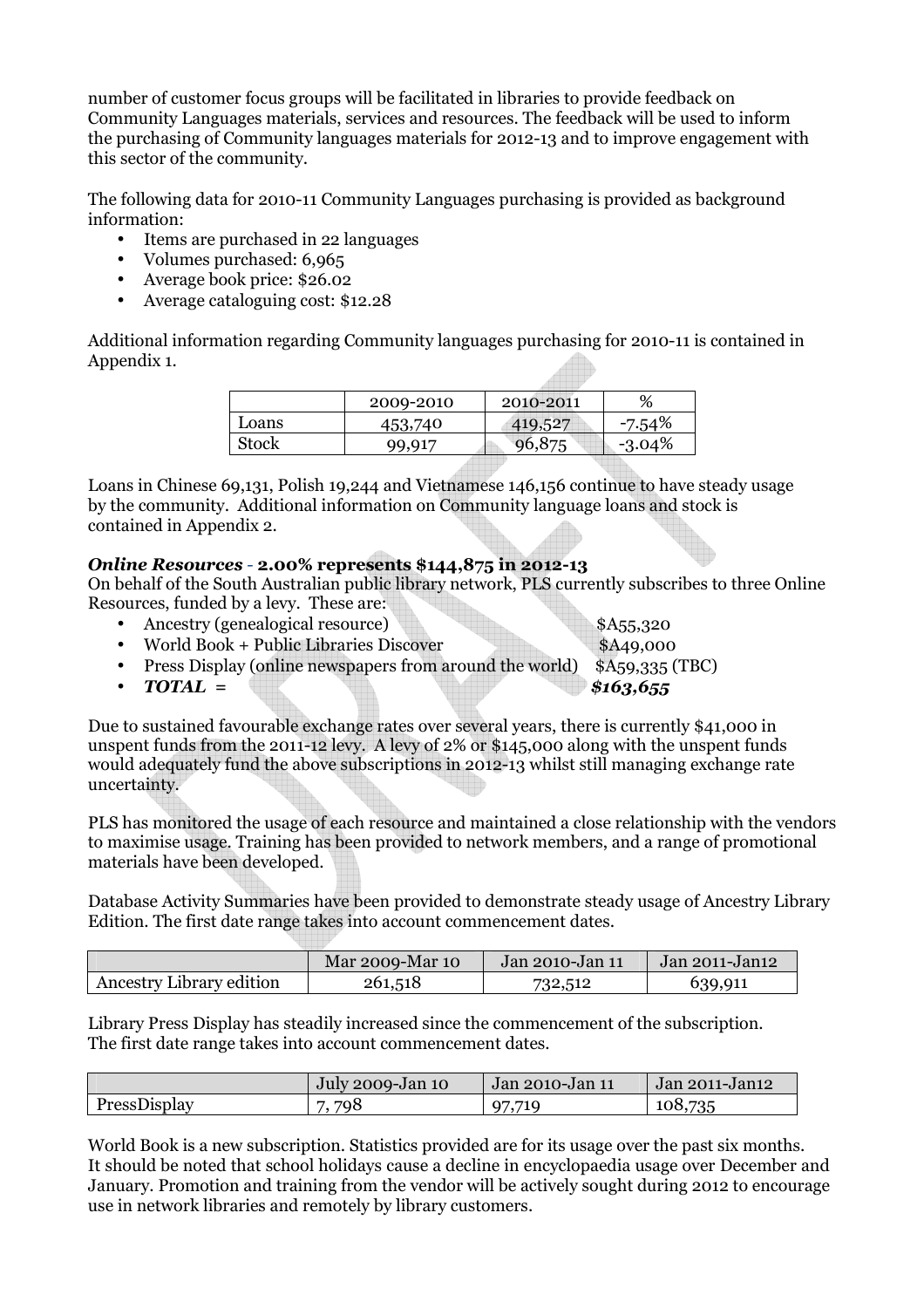|                                        | August  | Sept   | Oct    | <b>Nov</b> | Dec    | Jan   |
|----------------------------------------|---------|--------|--------|------------|--------|-------|
|                                        | 2011    | 2011   | 2011   | 2011       | 2011   | 2012  |
| World Book Online +<br><b>Discover</b> | 70, 740 | 52,740 | 49,120 | 49,360     | 11,500 | 8,180 |

As the area of online resources continues to change rapidly, PLS will work with the PLSA Executive to keep this area under constant review. Consideration will be given to value for money, changes in freely available resources on the Internet and accessibility for all library users as key determinants to the amount of funds allocated to this resource area.

It is anticipated that the use of Online Resources may rise as the LMS with the Enterprise front end is rolled out if we are able to make the information in these resources becomes more accessible.

## *Print Disability - 0.82% represents \$59,399 in 2012-13*

The South Australian public library network allocated a levy of 1.23% in 2011-12 which equated to approximately \$76,000 for the purchase of Print Disability materials and the accompanying catalogue records and end processing.

A review of the Print Disability collection was undertaken by The Digital Audio Content working party in 2010. The Digital Content Report is located on the intranet at http://www.libraries.sa.gov.au/site/page.cfm?u=289. It was recommended that all purchases for the Print Disability collection be solely commercial products with no copyright restrictions. This has been implemented in 2011-12.

Advances in technology are supporting the transition of print disability services into the digital format. Moving to digital delivery will give PD customers more choice of materials and reduce the manual tasks of managing, maintaining and circulating physical items, which are prone to loss and damage. The phased reduction of 0.25% pa of the PD levy will see a gradual transition of the collection to allow for customers who prefer CDs to still have access to materials. In 2011-12 all Print Disability materials were purchased, catalogued and processed through PLS contracted suppliers, thereby leveraging off network cataloguing.

In 2011, PLS was successful in securing 132 digital devices through ALIA-FaSCHIA initiative which provided a combination of Daisy Players and Audio Read Navigators. Customers with Daisy players have access to the Vision Australia library of digital content. Audio Read Navigator customers are able to utilise a one off digital download subscription, as well as MP3 format materials.

It is considered that this will give PD customers a number of options and assist in the gradual transition of the PD collection to digital format. The 1LMS will improve access to Audio books held in libraries.

## *Digital Content - 3.0% represents \$217,312 in 2012-13*

In March 2011 the network voted in favour of a Digital Content Levy, to provide a platform to deliver audio books in the first instance and e Books.

It was envisaged that establishing a shared state-wide digital resource from one or more vendors would be a collaborative and cost saving way to embrace this new technology.

The current digital market is immature, with new vendors entering the marketplace constantly and existing vendors constantly changing their offerings. The Digital Content working party has considered all the products and whilst there is not one ideal solution, it is considered important for the network to provide digital content to its customers.